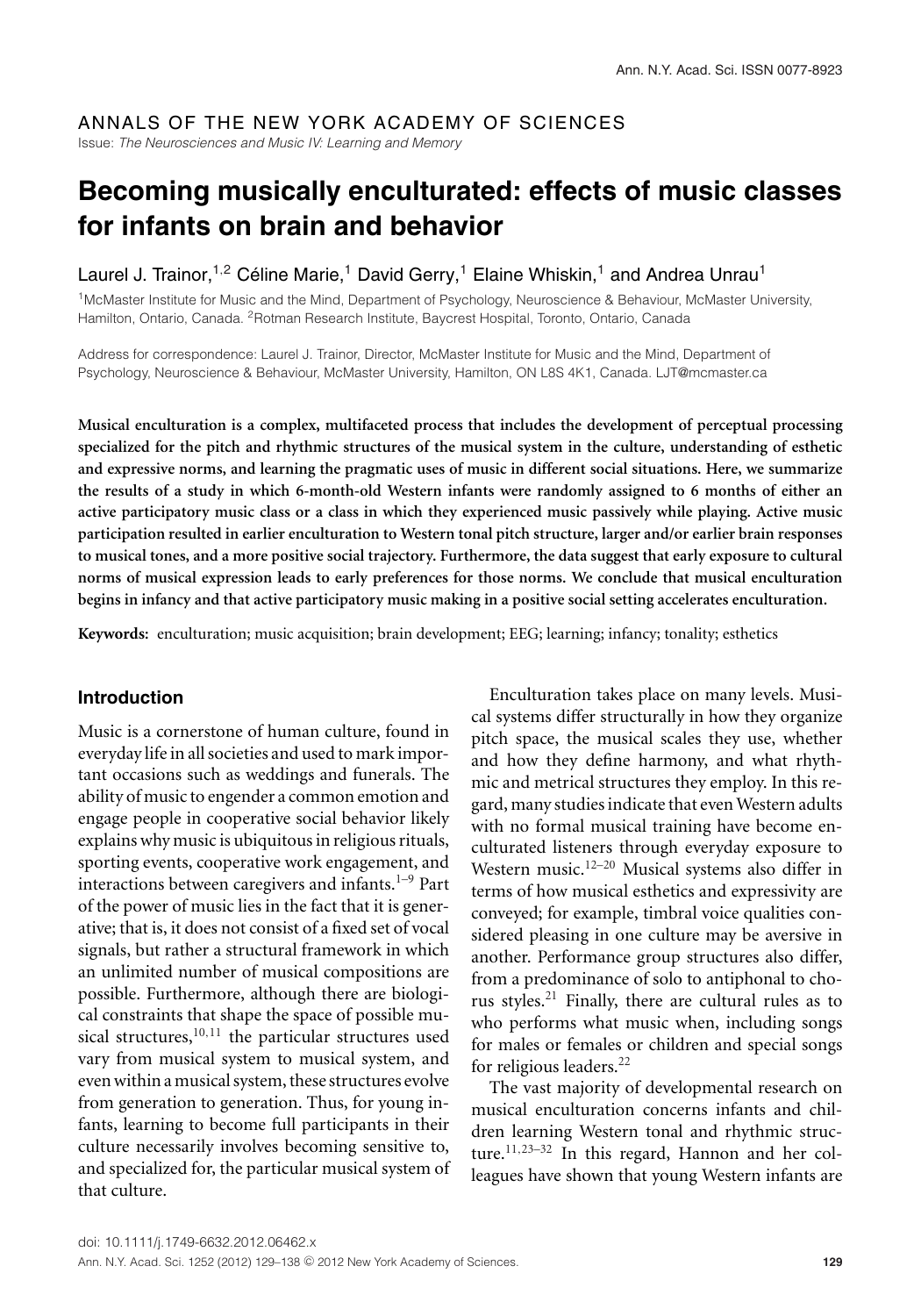able to process both simple and complex metrical structures found in music around the world, but become specialized for the simple metrical structures predominant in Western music by 12 months of age.<sup>23</sup>,24,<sup>33</sup> Similarly, in contrast to Western adults, young infants are not yet sensitive to Western tonal pitch structure, processing equally well wrong notes that go outside the key of a melody and wrong notes that are consistent with the key and implied harmony of a melody.<sup>34</sup> Interestingly, studies in preschool children suggest that music lessons accelerate musical acquisition as measured both behaviorally<sup>35</sup> and with brain imaging techniques such as electroencephalography (EEG), magnetoencephalography (MEG), and functional magnetic resonance imaging (fMRI).<sup>36–38</sup> Little work has been done in the infancy period. However, one study suggests that metrical specialization can be slowed by exposure to foreign musical systems around 12 months of age. $33$  There is also evidence that participation in Kindermusik classes for infants and parents can accelerate specialization for Western meters in seven-month-old infants.<sup>39</sup> In the pitch domain, one study indicates that controlled listening to melodies in either marimba or guitar timbre at four months of age strengthens brain responses to the exposed timbre, $40$  but it remains an open question as to whether musical training in infancy can accelerate enculturation to Western tonality and Western esthetic values related to musical expression.

## **Experiment on the effects of active musical experience in infancy on enculturation to Western music**

Gerry, Unrau, and Trainor investigated the effects of music classes for infants and parents on enculturation to Western music.<sup>41</sup> Their findings on enculturation to Western tonality and the social implications of this enculturation are summarized below. In the present paper, we also present new data from this large project on the effects of these classes on esthetic responses and brain development.

## **Study background**

We hypothesized that musical enculturation takes place through social interaction and participation in music making. To test this idea, we randomly assigned infants at 6 months of age to participate for 6 months in one of two types of weekly hourlong music classes for infants and parents. A total of 38 infants completed the musical training, as defined by attending at least 75% of the classes. After this participation, we measured their sensitivity to Western tonality, their esthetic preferences, their brain responses to musical sounds, and their social development. We also measured brain responses and social development at the beginning of the classes. We did not expect to see sensitivity to Western tonality or esthetic preferences at 6 months of age, so these were only measured at 12 months. The classes took place at Ontario Early Years Centers, which are government-sponsored drop-in centers for preschool children and their families. In the active classes, a Suzuki-philosophy approach was used in which the teacher engaged parents and infants in a curriculum that focused on movement, singing, playing percussion instruments, and building a repertoire of lullabies and action songs.<sup>42</sup> The classes emphasized musical expression, listening in order to play a percussion instrument or sing at the correct time, repetition of the repertoire, and encouraging parents to develop an awareness of their infants' responses. Parents were encouraged to play a CD at home that included the songs learned in class. In the "passive classes," parents and infants listened to a rotation of CDs from the Baby Einstein (The Walt Disney Co., Burbank, CA) series while the teacher encouraged play and interaction at art, book, ball, block, and stacking cup play stations. These CDs consist of synthesized classical music, rendered without musical expression, but nonetheless, as the name indicates, marketed as a tool to help make your baby more intelligent. Parents were encouraged to take home a different Baby Einstein CD each week to listen to at home. Thus, the passive classes were matched as much as possible to the active classes in terms of amount of musical stimulation, motivation, and social interaction. Details concerning the classes can be found in Gerry *et al.*<sup>41</sup> The classes took place at two different centers, one in a lower socioeconomic status (SES) area and the other in a middle-class SES area, such that each center had one active and one passive class. Teachers of the classes were blind as to the content and hypotheses of the tests given to infants, and experimenters conducting the tests were blind as to whether each infant was in the group participating in passive or active classes.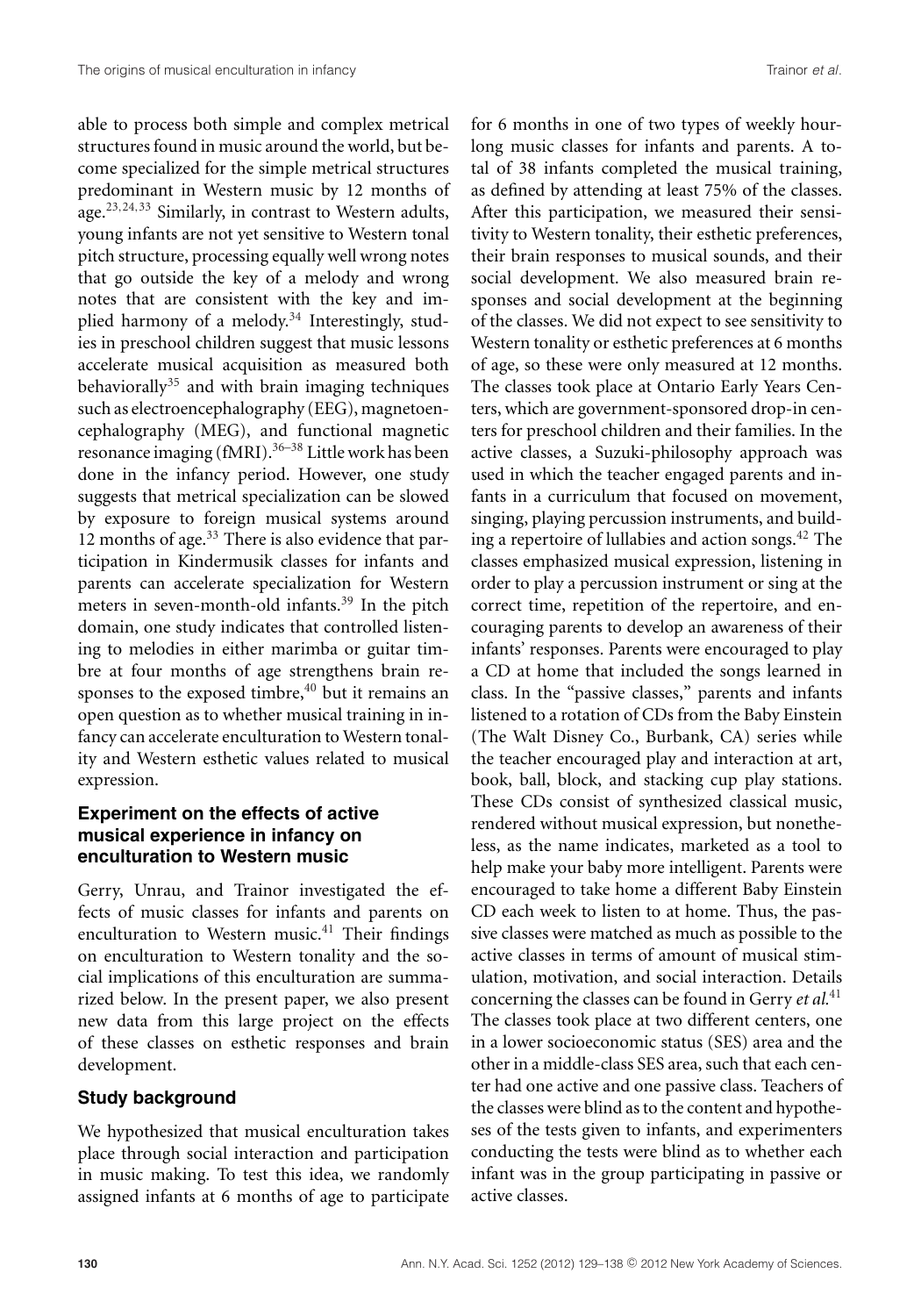#### **Enculturation to Western tonality**

As reported by Gerry and colleagues, $41$  sensitivity to Western tonality was measured by examining infants' preferences for two versions of a sonatina by Thomas Atwood (1765–1838). The *tonal* version was presented in G major as written by Atwood. The *atonal* version had additional accidentals added, such that it alternated between G major and G-flat major every beat and therefore had no feeling of a tonal center. This modification maintained the rhythm, phrasing, and melodic contours of the original piece as well as the amount of sensory consonance (every chord maintained its identity, for example as major or minor, because the manipulation simply transposed the whole chord down by a semitone or not).

Infants' preferences for these two versions were measured in a head-turn preference procedure in which the experimenter sat across from the infant, who sat on his or her parent's lap. The parent and the experimenter wore headphones and listened to masking music so that they were unaware of what the infant was hearing and could not influence the results. The experimenter signaled to the computer through a button box to begin a trial when the infant was facing forward. The computer initiated a trial by flashing a light on one side of the infant, illuminating an interesting toy. When the infant looked at the toy, the light remained on and one of the two versions of the sonatina began playing. The light remained on and the music played until the infant looked away, signaling the end of the trial. The next trial was identical except that it occurred on the opposite side of the infant and involved the other version of the sonatina. Which version was played on the first trial and which version was played on which side were counterbalanced across infants. Trials of the two versions alternated until 20 trials had been completed. In this way, the infant controlled how long they listened to each version. The dependent measure of infants' tonality preference was the proportion of the total time listening (listening times to tonal plus atonal versions) spent listening to the tonal version.

The final sample consisted of 20 infants in the active classes group and 10 in the passive classes group. An additional 20 infants were tested in a no-training age-matched control group in order to verify the results in the passive classes group. Interestingly, a higher proportion of parents completed the active compared to passive training classes with their infants, measured by attending at least 75% of the classes. Furthermore, no infants in the active group, but four in the passive group, had to be eliminated for fussing during the preference procedure or producing anomalous data. For details see Gerry *et al.*<sup>41</sup> Analysis of the preference data indicated that the groups differed significantly and that those in the active classes group showed a preference for the tonal version, whereas those in the passive classes and no-training groups showed no significant preferences.<sup>41</sup>

These results clearly show that some sensitivity to Western tonality is possible by 12 months of age. Furthermore, they indicate that active musical participation involving social interaction between infants, their parents, and others in the group promotes earlier enculturation to the pitch structure of music.

#### **Esthetic enculturation to Western classical music**

Enculturation to stylistic norms of expressive performance is an important aspect of musical development, but one that has been little studied. There are many aspects of esthetics, and infant listeners have limited attention spans in which to be tested, so this first study could only scratch the surface of this question. We decided to test whether infants in the active and passive classes groups would show differential responding to musically expressive versus synthesized versions of a classical Western piece from the Romantic period, in which there is a large scope for expression during performance. Two versions of the opening section of Chopin's Waltz in A-flat, op. 69, No. 1, were used in this experiment (Fig. 1A). The first version was played in an expressive manner on acoustic piano by Dinu Lipatti, considered to be one of the world's greatest interpreters of Chopin. The second version was synthesized using Cakewalk in Midi Chorus timbre, with no timbral or dynamic variation, no expressive timing, and no velocity contour. Due to dynamic variation within the Lipatti performance, dynamics in both versions were normalized in order to obtain dynamic uniformity. Average tempo was matched between the two versions. These stimuli can be heard in the supporting information at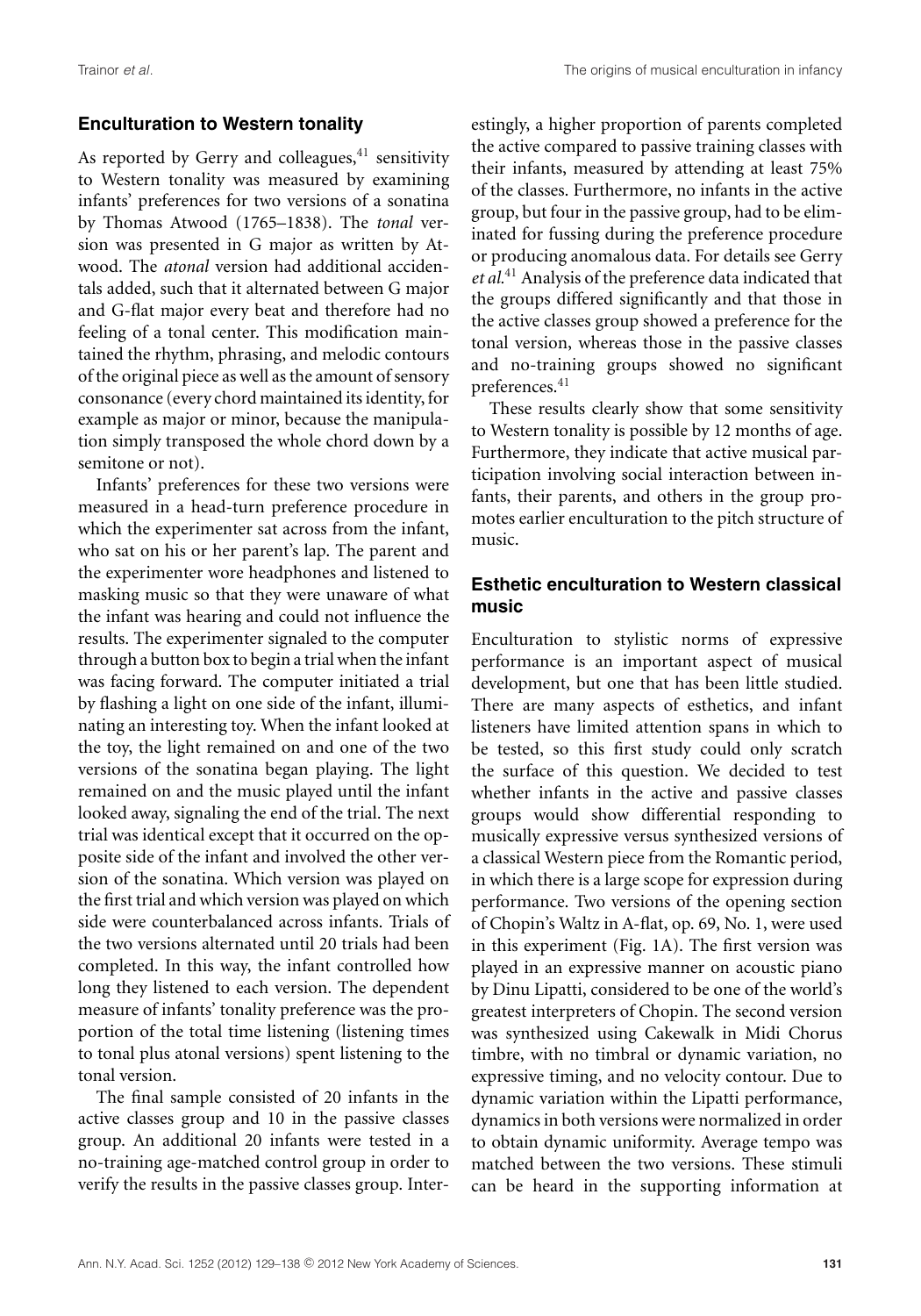

**Figure 1. Relationship between esthetic preferences and SES vulnerability. (A) The opening of the Chopin Waltz in A-flat, op. 69, No. 1, from the Romantic period of the Western classical music repertoire. Two versions of the waltz were used, one performed by Dinu Lipatti on acoustic piano and the other synthesized with no dynamic variation and no expressive timing. The two versions can be heard in the supporting information at http://www.psychology.mcmaster.ca/ljt/estheticstimuli.htm. (B) Correlations between SES vulnerability and degree of each individual infant's preference for the Lipatti compared to the synthesized version. SES vulnerability is a composite score based on the area where the infant resides. It can be seen that lower SES vulnerability is associated with greater preference for the Dinu Lipatti version, consistent with greater exposure to acoustic classical music in higher-SES homes.**

http://www.psychology.mcmaster.ca/ljt/estheticstimuli.htm.

Infants' preferences for the two versions were tested in the preferential-looking paradigm described in the last section. Each infant completed 20 trials. The sample had 20 infants from the active classes and 14 from the passive classes group. Of these, two infants did not complete the testing due to fussing or crying and two were eliminated as outliers (total looking time more than 2 SD from the mean), leaving a final sample of 20 infants from the active classes and 10 from the passive classes. A *t*-test with proportion listening time to the Lipatti version (time listening to Lipatti/time listening to

Lipatti plus synthesized version) as the dependent measure revealed no significant difference between the groups ( $P > 0.55$ ). Furthermore, a single-group *t*-test revealed that there was no significant preference for either version (not significantly different from 0.5, representing the expected value for chance performance,  $P > 0.30$ ; mean proportion = 0.52,  $SD = 0.10$ ). Thus, no evidence was found for an effect of active versus passive musical experience on esthetic preferences for two highly contrastive versions of a Chopin waltz at 12 months of age. This is perhaps not surprising as neither class type was exposed to expressive exemplars of this type from the Western classical corpus within the classes.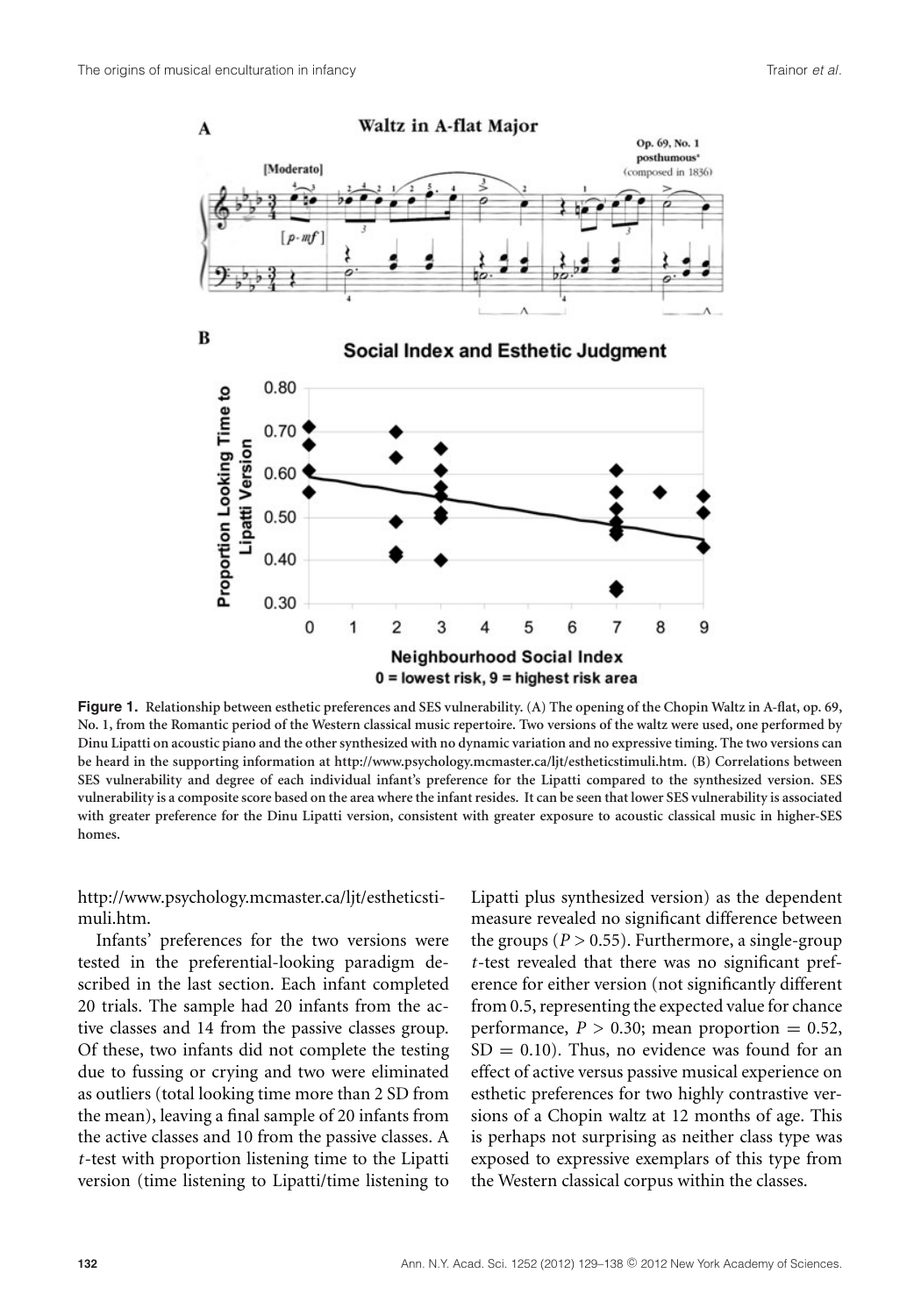We conducted a further analysis based on SES vulnerability. A neighborhood social index (NSI) is available for the Hamilton, Ontario area.<sup>43,44</sup> It rates each area on nine subscales, with a total score of 0, representing lowest vulnerability, and 9 the highest vulnerability for young children. This score takes into account the percentage of unemployed residents, low-income families, income derived from government transfer payments, residents without high-school diplomas, recent immigrants, residents who do not speak English or French, residents who do not own their own home, resident mobility, and single-parent families (all compared to national averages). From the home address of each participating family, we obtained the SES vulnerability score for each infant. Classifying infants as low or high vulnerability according to the NSI scores resulted in 10/20 infants in the active classes and 4/10 infants in the passive classes being classified as residing in high-vulnerability neighborhoods. Interestingly, NSI scores were negatively correlated with preference for the expressive Lipatti version ( $r = -0.48$ ,  $n = 30$ ,  $P = 0.008$ ; Fig. 1B), and this correlation remained significant for each group separately. Thus, infants from higher-SES neighborhoods tended to prefer the expressive Lipatti version.

While it is difficult to determine causality from correlational data, this result is consistent with higher-SES families exposing infants to more acoustic classical music in their homes compared to lower-SES families. If this interpretation is correct, it indicates that enculturation to esthetic norms of expression in musical performances begins early in development through exposure to exemplars from the musical culture.

## **Effects of musical enculturation on brain development**

Musical training has been shown to affect brain development in preschool children,<sup>36–38</sup> but previous studies have not examined this question in infants. To determine whether participation in the active classes set infants on a different trajectory of brain development compared to participation in the passive classes, we measured EEG while infants listened to a repeating standard piano tone  $(C_5,$ 523 Hz) through a speaker (custom-built Westsun Jason Sound, Mississauga, Ontario, Canada) at 70  $dB(A)$  over a noise floor of 29  $dB(A)$  measured at the location of the infant's head. On 10% of repetitions

(deviants), the pitch was changed by one semitone  $(C#_5, 554 Hz)$ , although responses to these trials are not reported (see below). The piano tones were 300 msec in duration with stimulus-onset asynchronies of 400 msec and infants were recorded for up to 20 min, as long as they did not fuss. Recordings were made at 6 months of age at the onset of the music classes and again at 12 months of age, at the end of the classes.

EEG was recorded at a sampling rate of 1,000 Hz from a 124-channel HydroCel GSN net (Electrical Geodesics, Eugene, OR) referenced to the vertex. The impedance of all electrodes was below 50 KΩ during the recording. EEG data were bandpass filtered between 2 and 18 Hz (roll-off  $= 12$  dB/ octave) using EEprobe software. The sampling rate was modified to 200 Hz in order to run the Artifact Blocking program in Matlab.<sup>45,46</sup> Recordings were rereferenced off-line using an average reference and then segmented into 500-msec epochs (– 100 to 400 msec relative to stimulus onset) to create event-related potential (ERP) waveforms. Standard and deviant trials were averaged separately for each electrode for each infant at each age (6, 12 months). Standard trials immediately following deviant trials were excluded from the average. To increase signalto-noise ratios, groups of electrodes were averaged together to form 10 scalp regions covering left and right frontal, central, parietal, occipital, and temporal regions (FL, FR, CL, CR, PL, PR, OL, OR, TL, TR), following He *et al.*<sup>47</sup> As the amplitude of the ERPs was almost flat at parietal regions, as expected from the scalp distribution of ERPs in response to sound,<sup>48</sup> these regions (PL and PR) were eliminated from further analysis. Unfortunately, the deviant waveforms were too noisy (there were too few trials) to analyze. The initial sample contained 24 infants who completed testing at both 6 months and 12 months. An additional three infants (two from the active and one from the passive classes) had to be eliminated because their data contained too few trials to analyze and/or their data contained too much movement artifact at one of the test sessions (6, 12 months), leaving a final sample of 14 infants from the active classes group and seven infants from the passive classes group.

As can be seen in Figure 2A, the ERPs to standards were dominated by a large positivity peaking around 175 msec at 6 months and 155 msec at 12 months after stimulus onset. This is consistent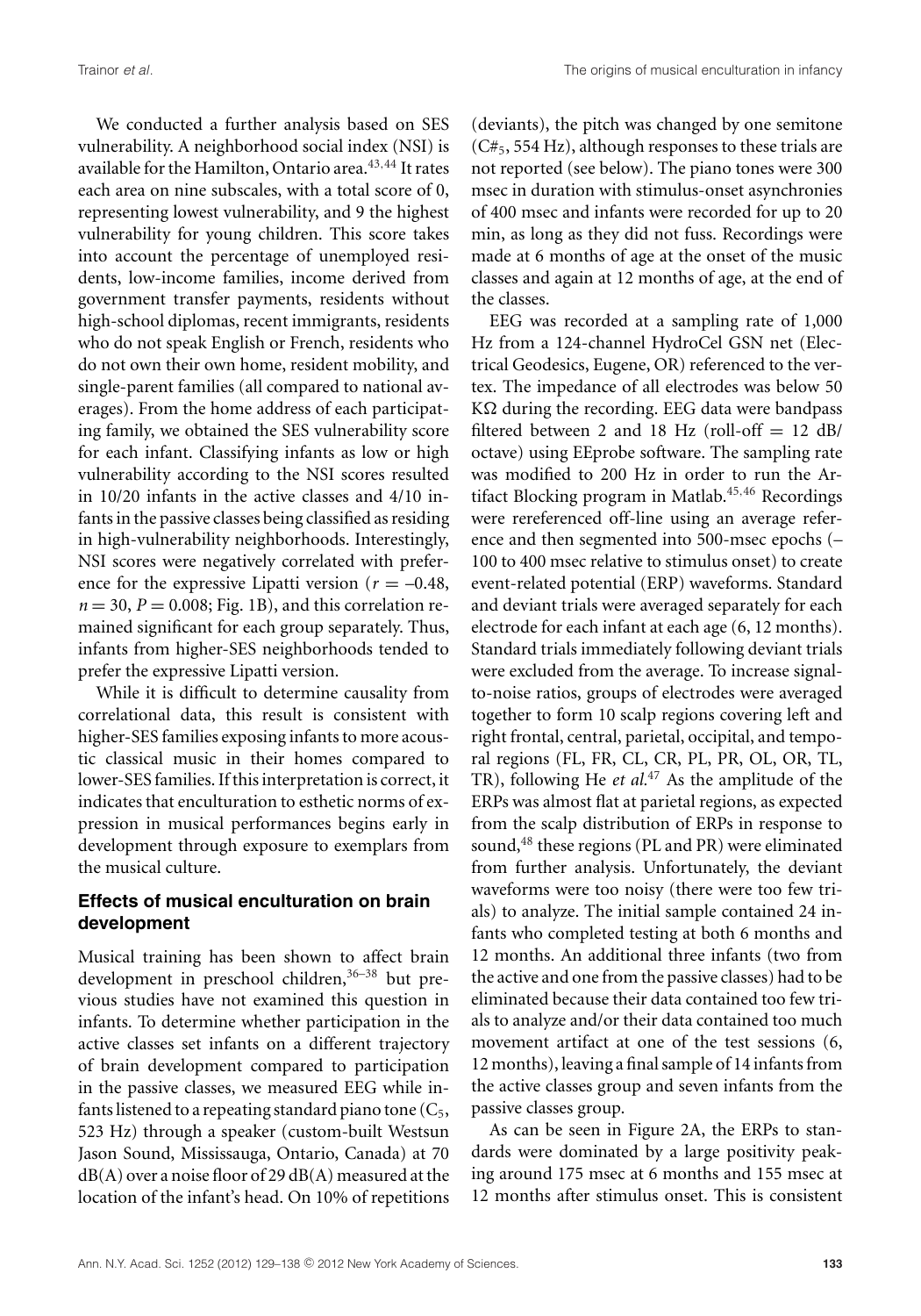

**Figure 2. Comparison of ERP responses to a piano tone between infants in the active and passive classes groups. (A) Grand average ERP waveforms to standard piano tones comparing the results for infants in the active and passive classes groups at 6 months (upper) and 12 months (lower) of age. The** *y***-axis represents the onset of the piano tone stimulus. Scalp regions at which the two groups differed significantly between 100 and 150 msec and between 150 and 200 msec after stimulus onset are shown. The electrodes included in the eight scalp regions used for analysis (following He** *et al.***47) are shown to the right, with illustrations of infants in the 124-channel HydroCel GSN nets. (B) Topographic head maps for the active and passive classes groups at 6 and 12 months of age every 20 msec, illustrating the time course of the positivity across age and group.**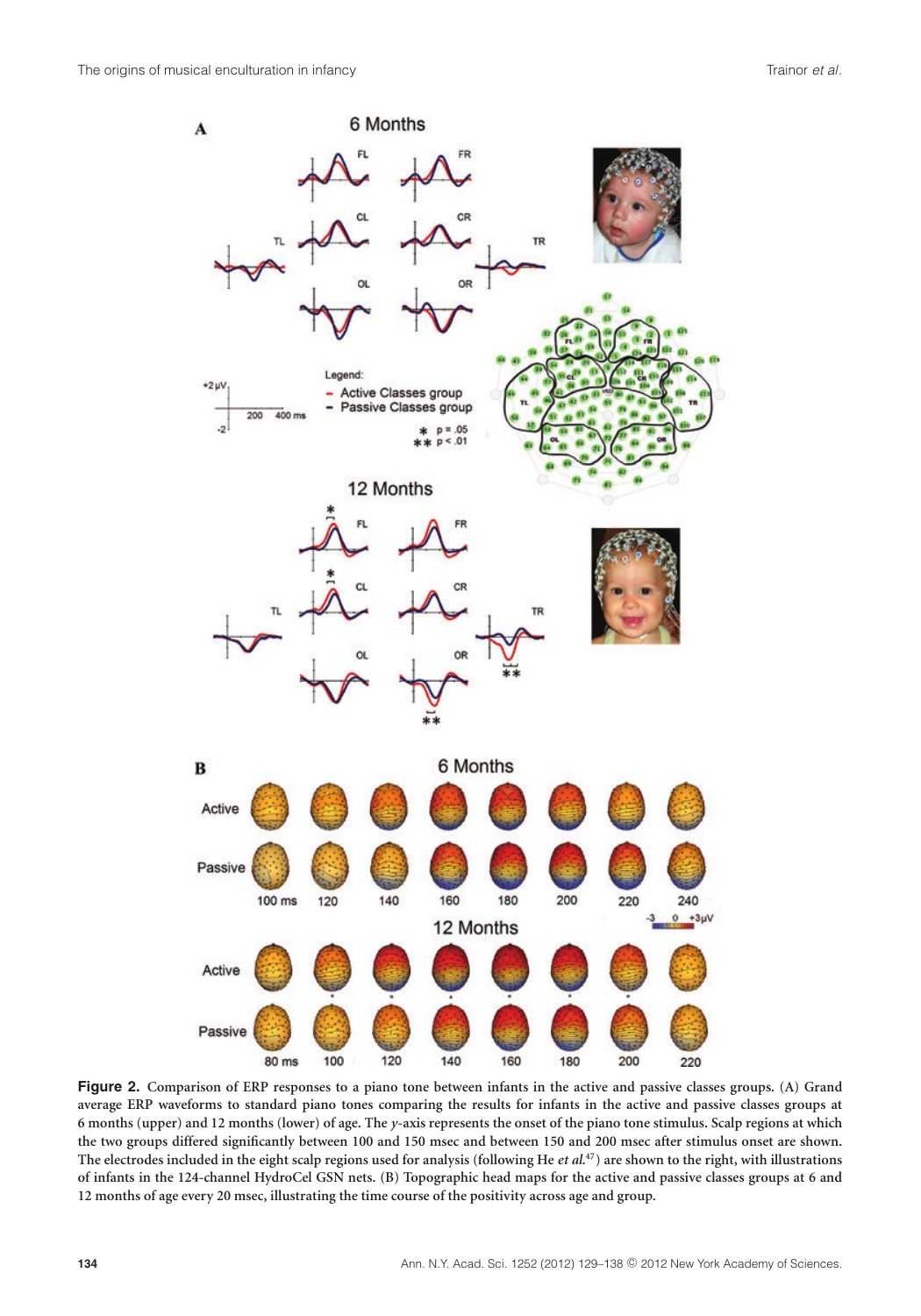with the previous ERP reports of infants' responses to piano tones (as reviewed by Trainor $49$ ). Topographic voltage maps were calculated every 20 msec so that the evolution of the amplitude and the spatial distribution of this component could be seen across age and type of training (Fig. 2B). The precise peak of the positivity was sometimes difficult to measure in individual infants at 6 and 12 months of age. Therefore, in order to analyze the differences between the active classes and passive classes groups, we computed mean amplitudes in two time windows, 100–150 msec and 150–200 msec after stimulus onset for each infant for each age for each region as the dependent measure. Because the number of infants was different in the two groups (14 and 7), the nonparametric Mann–Whitney *U*-test was used rather than an analysis of variance (ANOVA) approach.

At 6 months of age, before the training, the ERPs elicited by the piano tones were not significantly different between the active and passive classes groups in either the 100–150 msec or 150–200 msec time windows at any region (Fig. 2A). After 6 months of training, when infants were 12 months of age, infants in the active classes group showed a larger positivity between 100 and 150 msec compared to infants in the passive classes group in the left frontal (1.99  $\mu$ V vs. 1.28  $\mu$ V; *P* = 0.05) and left central (1.88  $\mu$ V vs. 1.10  $\mu$ V; *P* = 0.05) regions, and a larger negativity in the right occipital  $(-1.87 \mu V)$  vs.  $-0.96 \mu$ V;  $P = 0.007$ ) and right temporal  $(-1.85 \mu$ V vs.  $-0.40 \mu V$ ;  $P = 0.001$ ) regions. Between 150 and 200 msec, infants in the active classes group showed a larger negativity compared to infants in the passive classes group in the right temporal region  $(-1.46 \,\mathrm{\upmu V})$ vs.  $-0.25 \mu V$ ;  $P = 0.006$ ).

These results revealed no differences between ERP responses to piano tones between the active and passive classes groups before training began, but significantly different responses after 6 months of music classes. Although the latency difference is not possible to examine statistically, the plots in Figure 2 indicate that the large positive component might be both larger and earlier in the active classes group compared to passive classes group after the 6 months of musical training. This difference indicates that tone processing was more advanced for those in the active classes in that responses were faster and/or involved more synchronous neural firing. Because infants were randomly assigned

to groups, the differences between the groups can be attributed to differences related to the training they received. Furthermore, although the sample size is relatively small, the fact that there were no differences at 6 months but robust differences at 12 months again suggests that the ERP differences were due to the differences in the music classes that the groups received. Although we cannot determine precisely which aspect of the active musical classes led to advanced brain development for musical processing, good candidates include active participation in music making, involvement of the parent in musical interaction with their infant, modeling of good singing by the teacher, routine and repetition of musical materials, and encouraging infants to attend to the music in a social setting.

## **Social consequences of musical enculturation**

Because making music with other people leads to entrainment, social cooperation, and prosocial behavior in older children and adults, $1-7.9$  Gerry *et al.*<sup>41</sup> hypothesized that infants in the active classes might show advanced social development compared to infants in the passive classes. They administered several subscales of the Infant Behavior Questionnaire  $(IBQ)^{50,51}$  and indeed found that although infants in the active and passive classes showed no significant differences at 6 months of age, at 12 months, after 6 months of classes, those in the active classes showed less distress to limitations, less distress when confronted with novel stimuli, more smiling and laughter, and easier soothability compared to those in the passive classes.

The IBQ is a parent report measure, so it is not clear from these results whether the infants in the two groups were actually different, whether they were perceived to be different by their parents, or both. In a sense, it does not matter which interpretation is correct because it is clear that parents in the active classes developed better social interactions with their infants and rated their infants more positively compared to parents in the passive group. With social interaction, positive feelings on the part of the parent are likely to result in positive interactions with the infant, which likely lead to better outcomes for the infant. Reciprocally, more positive responses from infants likely lead to more positive responses from the parent, which again feed back to better outcomes for the infant. The important result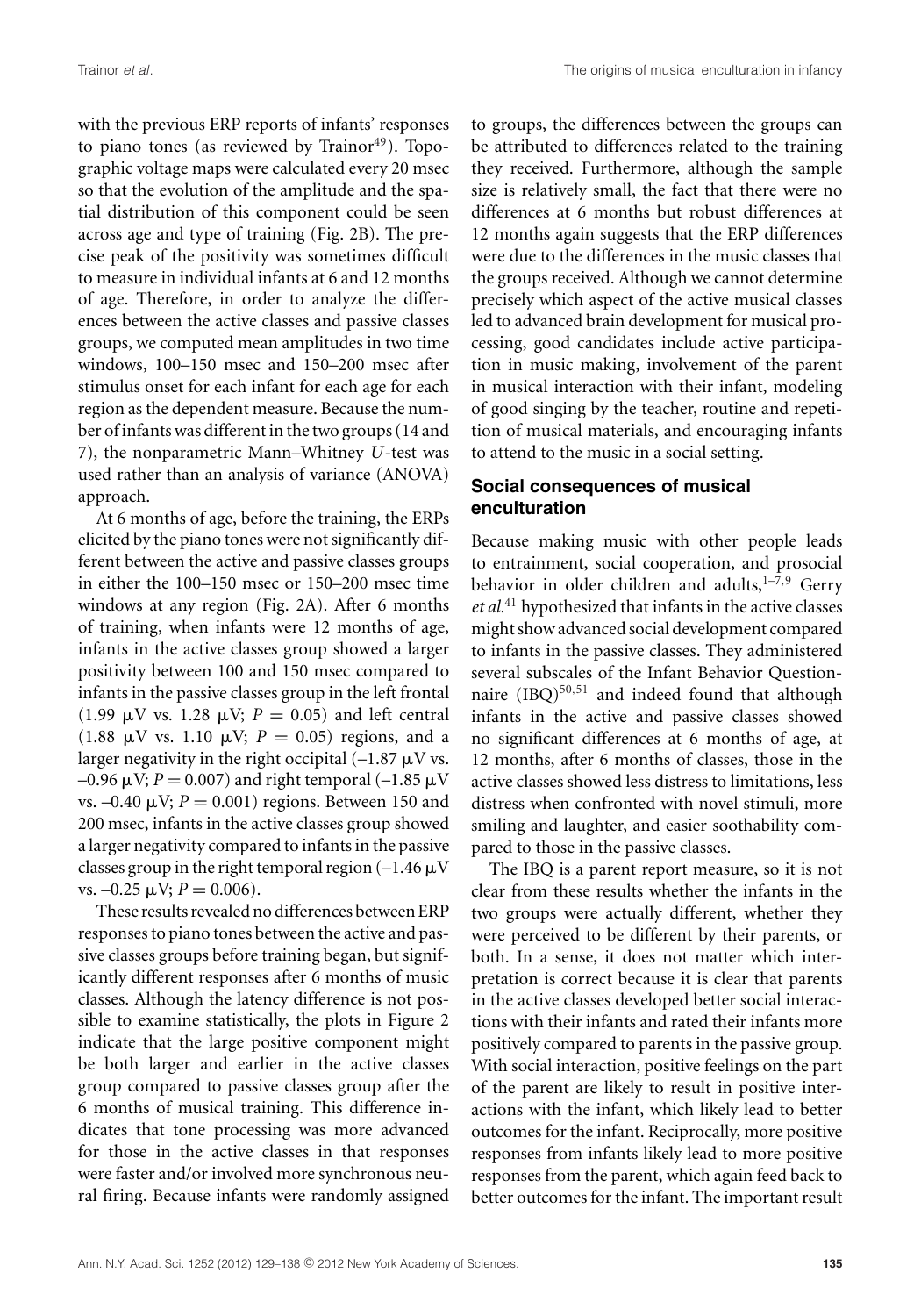is that the active classes led to more positive parent– infant social interaction compared to the passive classes.

#### **Conclusions**

Many different musical systems are used around the world with unique pitch and rhythmic structures, devices for expressive performance, and rules of pragmatic use. Enculturation involves the development of perceptual processing that is specialized for the particular pitch and rhythmic structures of the musical system used in the culture, familiarity with esthetic and expressive norms, and learning what music is used pragmatically in different social situations. Here, we explored the beginnings of some of these processes in Western infants by comparing the effects of 6 months of music classes beginning at 6 months of age that either emphasized active musical participation or passive exposure to synthesized music. The results indicate that active participation leads to earlier enculturation to tonal pitch structure. Furthermore, we found suggestive evidence that exposure to Western classical music leads to earlier sensitivity to esthetic norms for musical expression in this genre. Intriguingly, the social context of the musical experience appears to be crucial, such that infants in the active classes, in which parents and infants participated in active music making together, showed more positive social developmental trajectories compared to infants in the passive classes. Finally, the results indicate that differences between these two groups can also be measured at the brain level, with larger and/or earlier ERP responses to musical sounds in the active classes group compared to passive classes group evident after but not before participation in the classes. Previous studies in older children have indicated that musical lessons are associated with more advanced brain responses,  $36-38$  but the present study is the first to show effects of musical training on sound processing in the brain during the first year after birth.

In this initial study, there were a number of differences between the active classes and passive classes, so we cannot be sure as to which features of the active classes were most crucial for promoting musical enculturation. The most obvious candidate is active music making in a social context involving infants and parents. Other features of the active classes may have contributed as well, however, such as the use of live, expressive singing as modeled by the teacher and parents, the high degree of repetition that enabled parents to learn the songs and feel comfortable singing them at home with their infants, the more formal class routine that may have directed infants' attention to important features of the music, and the encouragement for parents to observe their infants' behaviors and progress over the course of the classes. In any case, the results clearly indicate that infants can benefit from participatory early musical classes and that musical enculturation begins in early infancy.

#### **Acknowledgments**

This research was supported by grants from the Grammy Foundation, the Canadian Institutes of Health Research (CIHR), and the Natural Sciences and Engineering Research Council of Canada (NSERC). We thank summer NSERC students Kristen Tonus, Adrienne Cheung, and Kathleen Lee for help with data reduction and analysis, and Heather Huck, Grace Liao, Nazanin Rajabi, and Lily Zhou for help testing the participants.

#### **Supporting information**

Additional supporting information may be found in the online version of this article:

The stimuli used to test infants' understanding of norms of expression in Western classical music from the Romantic period. Dynamics in both versions below were normalized and average tempo was matched in order to obtain uniformity across the stimuli.

**Sound example 1.** Chopin's Waltz in A-flat, op. 69, no. 1, as played by Dinu Lipatti, considered to be one of the world's greatest interpreters of Chopin.

**Sound example 2.** Chopin's Waltz in A-flat, op. 69, no. 1, as synthesized using Cakewalk midi chorus timbre, with no timbral or dynamic variation, no expressive timing, and no velocity contour.

Please note: Wiley-Blackwell is not responsible for the content or functionality of any supporting materials supplied by the authors. Any queries (other than missing material) should be directed to the corresponding author for the article.

## **Conflicts of interest**

The authors declare no conflicts of interest.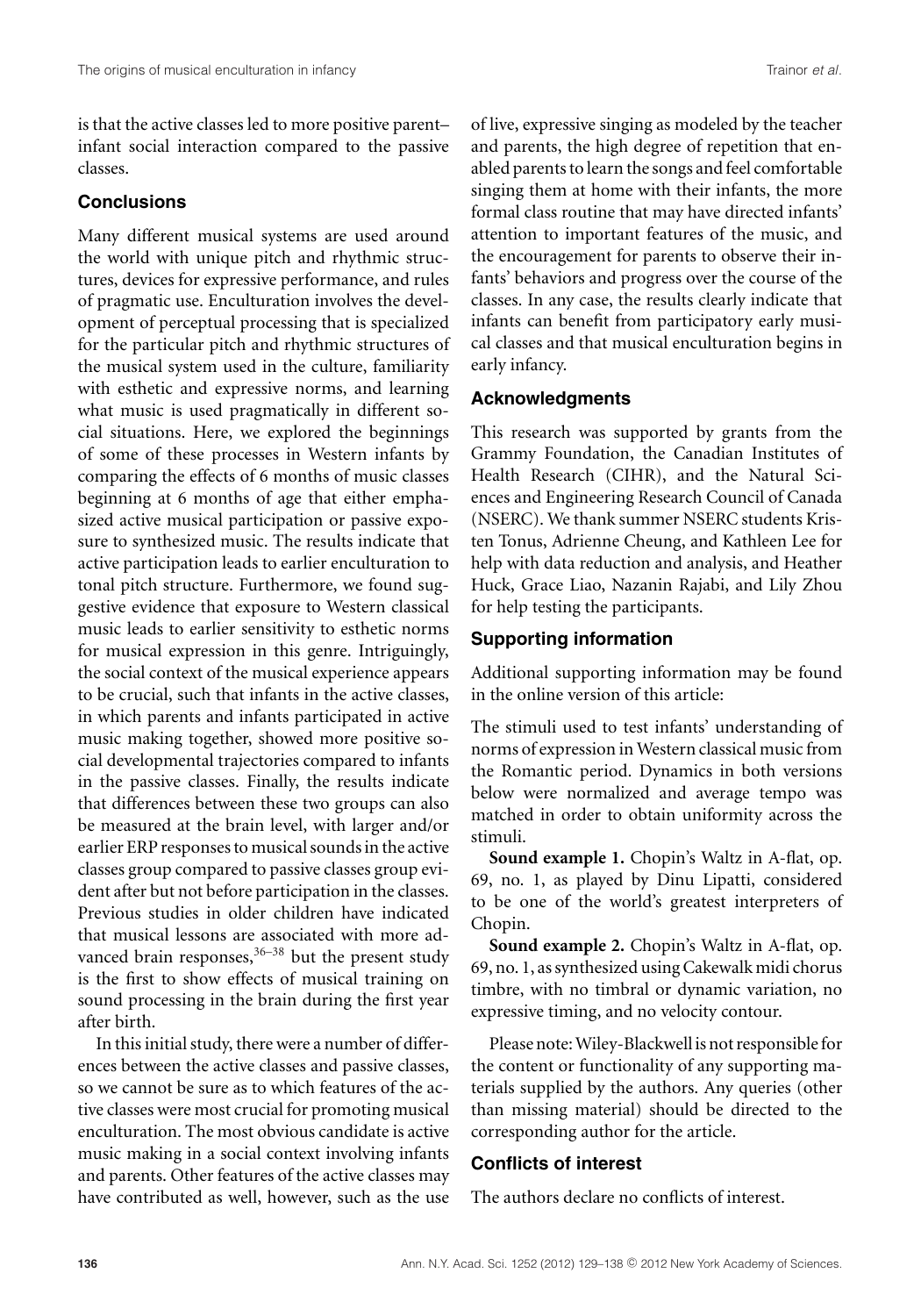#### **References**

- 1. Bispham, J. 2006. Rhythm in music: what is it? Who has it? And why? *Music Percept.* **24:** 125–134.
- 2. Brown, S. & U. Volgsten. 2006. *Music and Manipulation: On the Social Uses and Social Control of Music*. Berghahn Books. New York.
- 3. Hove, M.J. & J.L. Risen. 2009. It's all in the timing: interpersonal synchrony increases affiliation. *Soc. Cogn*. **27:** 949– 961.
- 4. Kirschner, S. & M. Tomasello. 2009. Joint drumming: social context facilitates synchronization in preschool children. *J. Exp. Child Psychol.* **102:** 299–314.
- 5. Kirschner, S. & M. Tomasello. 2010. Joint music making promotes prosocial behavior in 4-year-old children. *Evol. Hum. Behav.* **31:** 354–364.
- 6. McNeill, W. 1995. *Keeping Together in Time: Dance and Drill in Human History*. Harvard University Press. Cambridge, MA.
- 7. Merker, B. 2000. Synchronous chorusing and human origins. In *The Origins of Music*. N.L. Wallin, B. Merker & S. Brown, Eds.: 315–327. MIT Press. Cambridge, MA.
- 8. Trehub, S.E. & L.J. Trainor. 1998. Singing to infants: lullabies and playsongs. *Adv. Infancy Res.* **12:** 43–77.
- 9. Wiltermuth, S.S. & C. Heath. 2009. Synchrony and cooperation. *Psychol. Sci.* **20:** 1–5.
- 10. Huron, D. 2001. Tone and voice: a derivation of the rules of voice-leading from perceptual principles. *Music Percept.* **19:** 1–64.
- 11. Trehub, S.E. 2005. Developmental and applied perspectives on music. *Ann. N.Y. Acad. Sci.* **1060:** 1–4.
- 12. Bigand, E. & M. Pineau. 1997. Global context effects on musical expectancy. *Percept. Psychophys.* **59:** 1098– 1107.
- 13. Bigand, E. & B. Poulin-Charronnat. 2006. Are we "experienced listeners"? A review of the musical capacities that do not depend on formal musical training. *Cognition* **100:** 100–130.
- 14. Janata, P., J.L. Birk, J.D. Van Horn, *et al*. 2002. The cortical topography of tonal structures underlying western music. *Science* **298:** 2167–2170.
- 15. Koelsch, S., T. Gunter, E. Schröger & A.D. Friederici. 2003. Processing tonal modulations: an ERP study. *J. Cogn. Neurosci.* **13:** 520–541.
- 16. Peretz, I. 2006. The nature of music from a biological perspective. *Cognition* **100:** 1–32.
- 17. Tillmann, B., E. Bigand, N. Escoffier & P. Lalitte. 2006. The influence of musical relatedness on timbre discrimination. *Eur. J. Cogn. Psychol.* **18:** 343–358.
- 18. Tillmann, B., E. Bigand & F. Madurell. 1998. Local versus global processing of harmonic cadences in the solution of musical puzzles. *Psychol. Res.* **61:** 157–174.
- 19. Trainor, L.J., K.L. McDonald & C. Alain. 2002. Automatic and controlled processing of melodic contour and interval information measured by electrical brain activity. *J. Cogn. Neurosci.* **14:** 430–442.
- 20. Trainor, L.J. & S.E. Trehub. 1994. Key membership and implied harmony in Western tonal music: developmental perspectives. *Percept. Psychophys.* **56:** 125– 132.
- 21. Lomax, A. 1968. *Folk Song Style and Culture*. Transaction Books. New Brunswick, NJ.
- 22. Merriam, A.P. 1964. *The Anthropology of Music*. Northwestern University Press. Evanston, IL.
- 23. Hannon, E.E. & L.J. Trainor. 2007. Music acquisition: effects of enculturation and formal training on development. *Trends Cogn. Sci.* **11:** 466–472.
- 24. Hannon, E.E. & S.E. Trehub. 2005. Metrical categories in infancy and adulthood. *Psychol. Sci.* **16:** 48–55.
- 25. Trainor, L.J. 2005. Are there critical periods for music development? *Dev. Neuropsychol.* **46:** 262–278.
- 26. Trainor, L.J. 2008. The neural roots of music. *Nature* **453:** 598–599.
- 27. Trainor, L.J. & K.A. Corrigall. 2010. Music acquisition and effects of musical experience. In *Springer Handbook of Auditory Research: Music Perception*. M. Riess-Jones & R.R. Fay, Eds.: 89–128. Springer. Heidelberg, Germany.
- 28. Trainor, L.J. & A.J. Unrau. 2012. Development of pitch and music perception. In *Springer Handbook of Auditory Research: Human Auditory Development*, Vol. 42. L.A. Werner, *et al*., Eds.: 223–251. Springer. New York.
- 29. Trehub, S.E. 2001. Musical predispositions in infancy. *Ann. N.Y. Acad. Sci.* **930:** 1–16.
- 30. Trehub, S.E. 2003. The developmental origins of musicality. *Nat. Neurosci*. **6:** 669–673.
- 31. Trehub, S.E. 2003. Toward a developmental psychology of music. *Ann. N.Y. Acad. Sci.* **999:** 402–413.
- 32. Trehub, S.E. 2009. Music lessons from infants. In *Oxford Handbook of Music Psychology*. S. Hallam, I. Cross & M. Thaut, Eds.: 229–234. Oxford University Press. Oxford.
- 33. Hannon, E.E. & S.E. Trehub. 2005. Tuning in to rhythms: infants learn more readily than adults. *Proc. Natl. Acad. Sci. USA* **102:** 12639–12643.
- 34. Trainor, L.J. & S.E. Trehub. 1992. A comparison of infants' and adults' sensitivity to Western musical structure. *J. Exp. Psychol. Hum. Percept. Perform.* **18:** 394–402.
- 35. Corrigall, K.A. & L.J. Trainor. 2010. Musical enculturation in preschool children: acquisition of key and harmonic knowledge. *Music Percept.* **28:** 195–200.
- 36. Fujioka, T., B. Ross, R. Kakigi, *et al*. 2006. One year of musical training affects development of auditory cortical-evoked fields in young children. *Brain* **129:** 2593–2608.
- 37. Shahin, A.J., L.J. Roberts, W. Chau, *et al*. 2008. Musical training leads to the development of timbre-specific gamma band activity. *NeuroImage* **41:** 113–122.
- 38. Schlaug, G., M. Forgeard, L. Zhu, *et al*. 2009. Traininginduced neuroplasticity in young children. *Ann. N.Y. Acad. Sci.* **1169:** 205–208.
- 39. Gerry, D.W., A.L. Faux & L.J. Trainor. 2010. Effects of Kindermusik training on infants' rhythmic enculturation. *Dev. Sci.* **13:** 545–551.
- 40. Trainor, L.J., K. Lee & D.J. Bosnyak. 2011. Cortical plasticity in 4-month-old infants: specific effects of experience with musical timbres. *Brain Topogr.* **24:** 192–203.
- 41. Gerry, D.W., A. Unrau & L.J. Trainor. In press. Active music classes in infancy enhance musical, communicative and social development. *Developmental Sci.*
- 42. Jones, D. 2004. Suzuki early childhood education. *Am. Suzuki J*. **36:** 32–38.